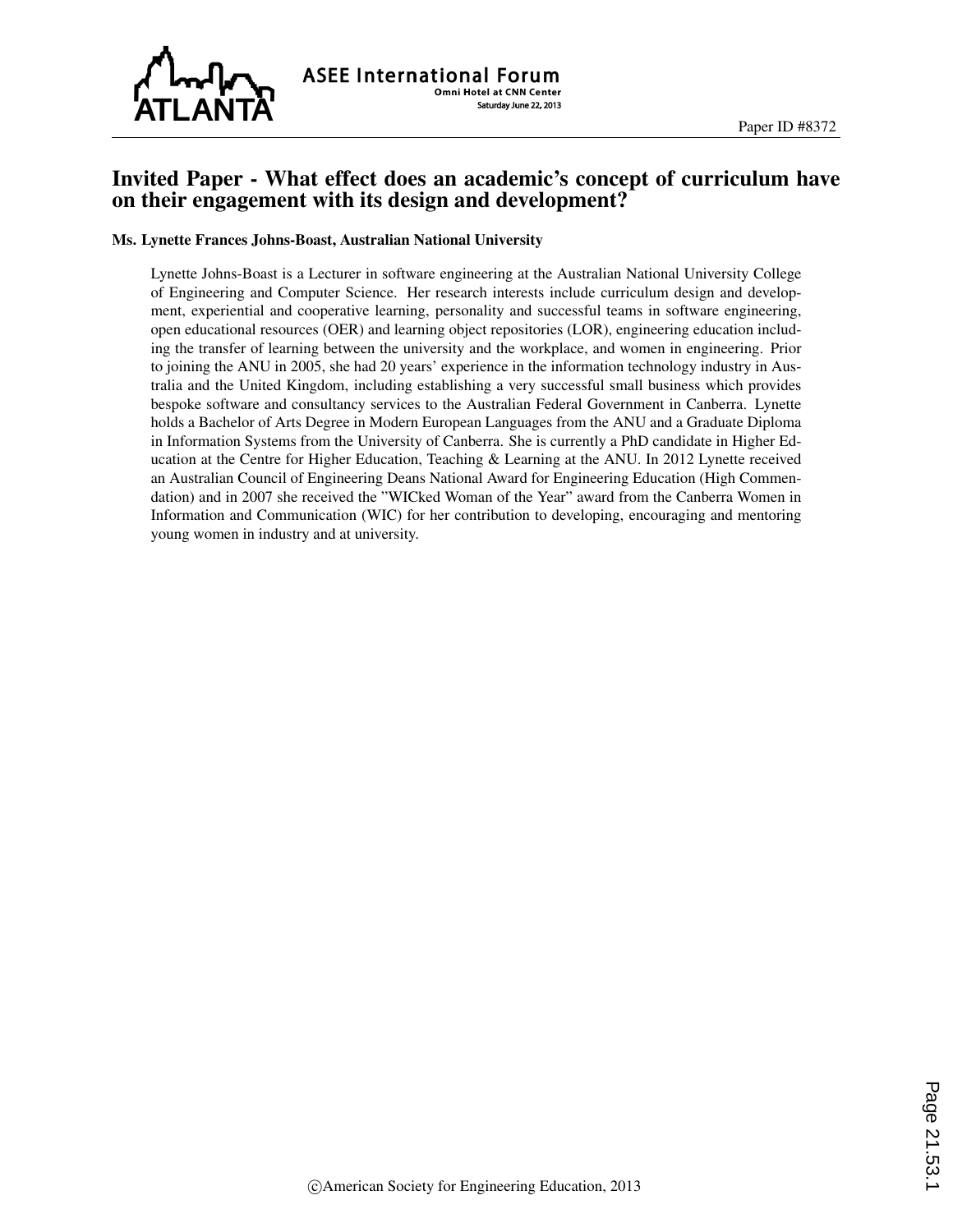# **What effect does an academic's concept of curriculum have on their engagement with its design and development?**

#### **Abstract**

The undergraduate curriculum is one of the most important products higher education institutions offer their stakeholders  $<sup>1</sup>$  as it both determines and drives outcomes. Despite this, the most notable</sup> outcome of a "review of the literature on curriculum in higher education in the UK, the USA and Australia  $\ldots$  [is that there] is the dearth of writing on the subject"<sup>2</sup>. That literature which does address higher education curricula assumes a common understanding of the term *curriculum* and targets curriculum related issues such as 'inclusive curriculum', 'learner-centered curriculum', internationalization of the curriculum or it focuses on the design of individual courses – that is, single units of study  $2$ .

Accepting that an important aspect of our role as academics is "not to impart knowledge, but to design learning environments that support knowledge acquisition"<sup>3</sup>, what impact might a higher education academic's understanding of the term 'curriculum' have upon the process and activities they undertake when designing and developing courses and programs of study?

This paper reports on the initial findings of an on-going study whose aim is to tease apart the factors that affect an individual academic's engagement with curriculum design and development. So far, data has been collected from 22 academics involved in teaching computer science, software engineering, engineering, and information systems courses at three Australian universities. The constructivist grounded theory methodology proposed by Charmaz  $4$  was selected for this project. Accordingly, data collection and analysis are being conducted concurrently, with the outcome of earlier data analysis informing subsequent data collection.

Initial data analysis indicates that academics focus their attention on course level curriculum rather than program level; don't frequently discuss ideas and proposed changes with peers; that curriculum design and development at individual course level is essentially a solitary activity; and that academics don't have a coherent view of the whole degree program. These findings are in accord with those reported in 1997 by Stark, Lowther, Sharp and Arnold  $5$ . Furthermore, the diverse understanding of just what curriculum is caused confusion during focus group interviews. In addition to the findings noted above, participants described the goals and outcomes of a curriculum as a specification or set of requirements, and noted that the written, official or "espoused curriculum" was a complex, "designed object" whose internal relationships were hard to understand and visualize. Participants also identified the notion of "drift", where a curriculum moves out of alignment as teaching staff, responsible for individual courses are replaced, and/or small but frequent change to course goals and outcomes are implemented without reference to degree outcomes.

In this paper *program* refers to a complete, integrated course of study leading to the award of a degree qualification. *Course* refers to a single unit of study, sometimes called a unit, subject or module. Students take a number of courses each semester. A *program* is constructed from many courses. *Academic* refers to a teacher at a higher education institution, sometimes called faculty.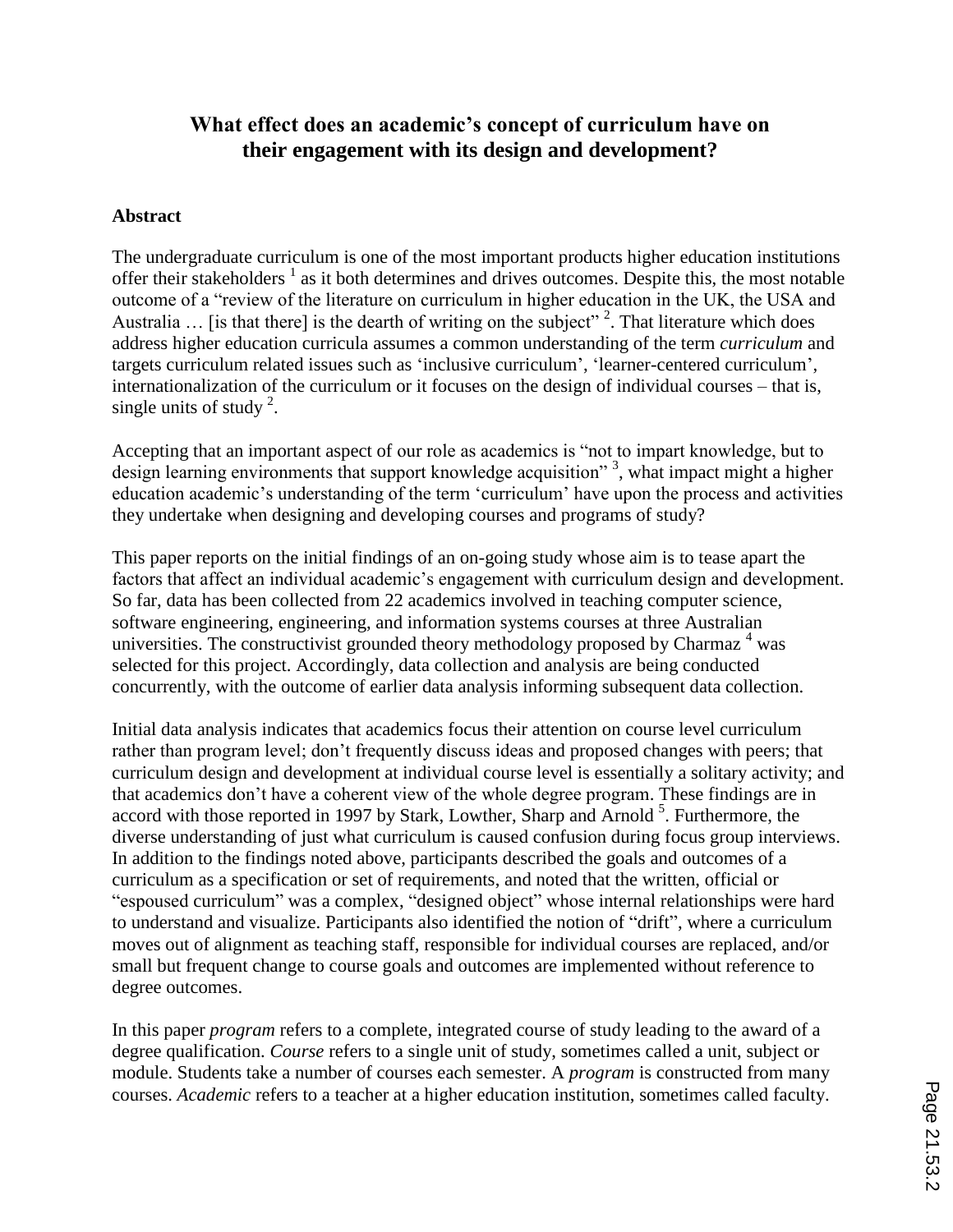#### **Background**

Through its ability to determine and drive outcomes, the undergraduate curriculum is key to achieving quality outcomes for all stakeholders: students, academics, higher education institutions, professional bodies and society more generally. Despite this, curriculum in higher education has not received the attention that it has at other levels of education. Professional bodies associated with higher education have provided guidance on appropriate content for whole programs of study, e.g. the ACM/IEEE "Ironman" curriculum  $\delta$  for computer science. However, the elements of a higher degree curriculum and the relationships between those elements have not been studied widely.

For many university academics the concept of curriculum is unfamiliar  $<sup>7</sup>$ . Many develop and teach</sup> courses which reflect their own, frequently research-driven, interests and pay little heed to the need for program coherence or even to identifying the aims and objectives of their course. Barnett<sup>8</sup> argues that "curricula in higher education are to a large degree *hidden curricula*, being lived by rather than being determined. They have an elusive quality about them. Their actual dimensions and elements are tacit. They take on certain patterns and relationships but those patterns and relationships will be hidden from all concerned, except as they are experienced by the students" $\frac{8}{3}$ .

#### *What is curriculum?*

Descriptions of the term curriculum abound: a curriculum can be described as 'a list of subjects', a 'set of courses', the 'entire course content', 'a set of planned learning experiences', the 'written plan of action' as opposed to what is actually done in the classroom or even a 'decision making process' for determining educational purposes and how they are to be achieved or some combination of these concepts. The literature also provides a variety of conceptions of curriculum which essentially center on deciding what should be included (content or subject matter), what are the most appropriate processes and conditions for learning (structure/organization and practice), and how to assess that learning has taken place.

The literature is also unclear whether *curriculum* applies to programs or to courses or to both. Where it suggests curriculum applies to both programs and courses, it is unclear what the relationship between the two is. For example, Tyler<sup>9</sup> and Zais<sup>10</sup> are quite clear that they see the concepts of curriculum as applying at both program and course level but they do not discuss the relationship between them. On the other hand, Stenhouse  $11$  does not give any hint to which level he considers curriculum belongs, though his language – singular verbs and nouns, and use of terms such as "classroom teacher" – suggests that he is more focused at course level. Print  $^{12}$  too is not clear to which level his definition applies. However, as he defines curriculum as "*all* the planned learning opportunities offered to learners by the educational institution and the experiences learners encounter when the curriculum is implemented"  $^{12, p. 9}$  (my emphasis), I suggest that Print sees curriculum as applying to a program rather than individual courses.

Just how academics perceive the term curriculum and what is meant when they use it depends to a large extent upon the context and their disciplinary area  $^{13}$ . Yet, despite this abundance of meanings and conceptions, frequently when writing about or discussing curriculum it is "with the untested assumption that [we] are speaking a shared language" <sup>14, p. 2</sup>.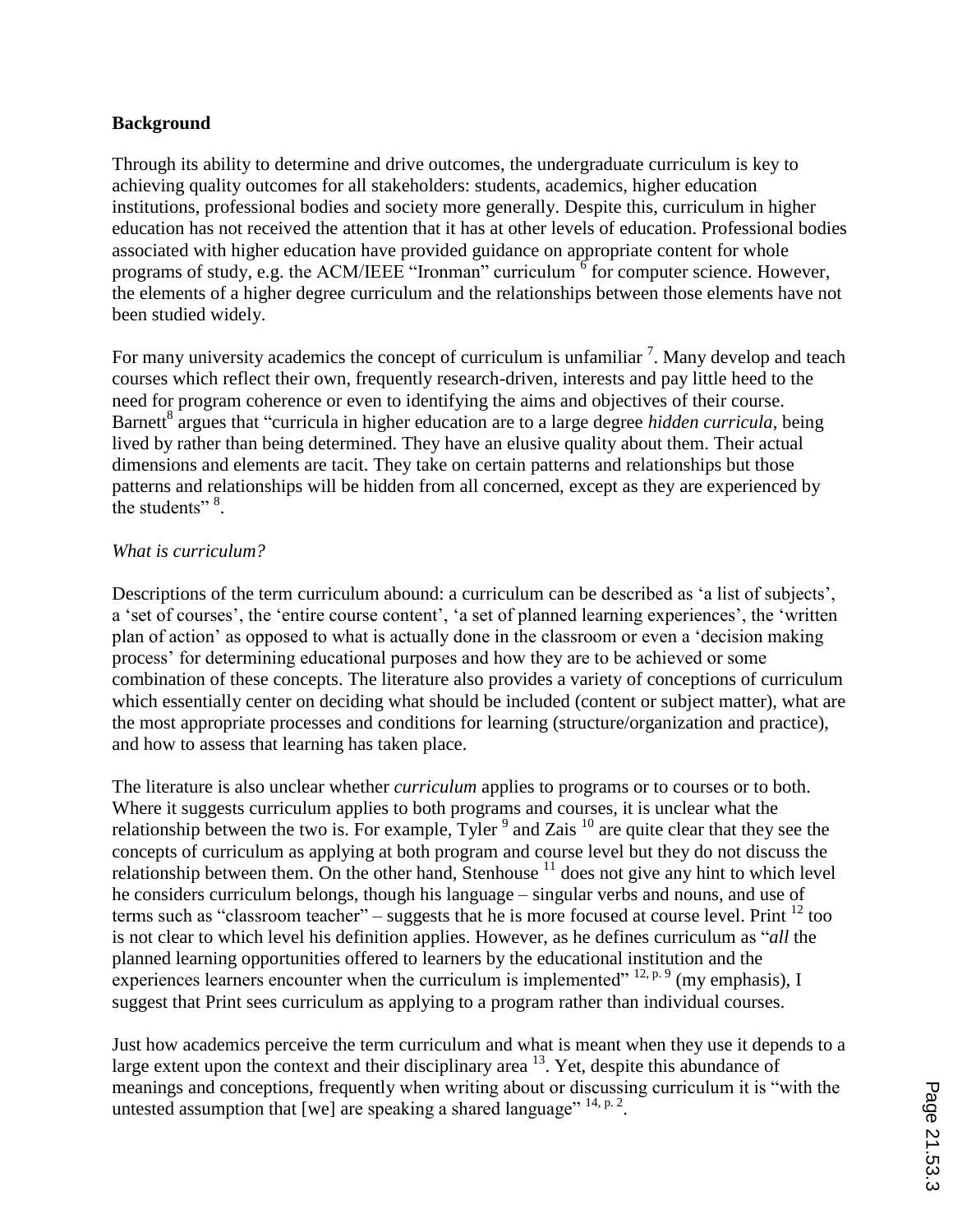I contend that common usage and the definitions provided in the literature include multiple, widely differing concepts within the one term. I believe that Lattuca and Stark  $<sup>1</sup>$  are aware of the</sup> issues and confusion that has arisen from using a single term to mean multiple, different concepts when they propose their "academic plan". They distinguish between a curriculum – content and sequence – and the process of curriculum development which they refer to as "the iterative process of planning". The combination of both is an "academic plan" <sup>14, p. 15</sup>.

I suggest that based on the literature and current usage *curriculum* can be described as:

- *a concept* how one thinks about a curriculum in the abstract or meta level;
- *an artifact* a set of documents (for implementation), e.g. the written, published, official, intended curriculum;
- *a body of knowledge* content (that is to be transmitted) and which may include some notion of sequence;
- *a process* the life cycle of curriculum or curriculum planning, i.e. an iterative process that includes inception, design, development, delivery (teaching), evaluation, change and retire;
- *a product* an attempt to achieve certain objectives through the structure, organization and approach to delivery;
- or a combination of some or all of the above.

# *Why is it important to understand the concepts of curriculum?*

I contend that how an individual perceives curriculum will affect the process of curriculum design and development in which he/she engages as well as the output of that process – the written, the official, intended or planned curriculum.

I agree with Lattuca and Stark  $<sup>1</sup>$  when they say that without an common view of curriculum</sup> academics "seldom link the elements they mention into an integrated definition of the curriculum [instead thinking] of separate educational tasks or processes, such as establishing the credit value of courses, selecting the specific disciplines to be taught or studied, teaching their subjects, specifying objectives for student achievement, and evaluating what students know"  $14$ ,  $p. 2$ . They also note that "the most common linkage faculty members address is the structural connection between the set of courses offered and the related time and credit framework" <sup>14, p. 2</sup>. Additionally I suggest that without an integrated definition of curriculum it is very difficult for academics to understand the impact changes have on course outcomes, let alone on program outcomes.

I further contend that the curriculum intent – that is the aims, goals and objectives  $10,12,15$  – of a higher education degree program is met by the sum of the outcomes of the courses from which that program is constructed, and that improved student outcomes will be achieved if all involved at either program or course level have the same understanding of curriculum. Aligning the various elements of a curriculum to create a coherent curriculum to is widely accepted as improving student outcomes <sup>9,7,5,16,17</sup>. A coherent curriculum is especially important at university level, because the "complex learning with which higher education institutions are concerned is best promoted by coherent curricula. However, curriculum coherence is not widespread" <sup>18</sup>.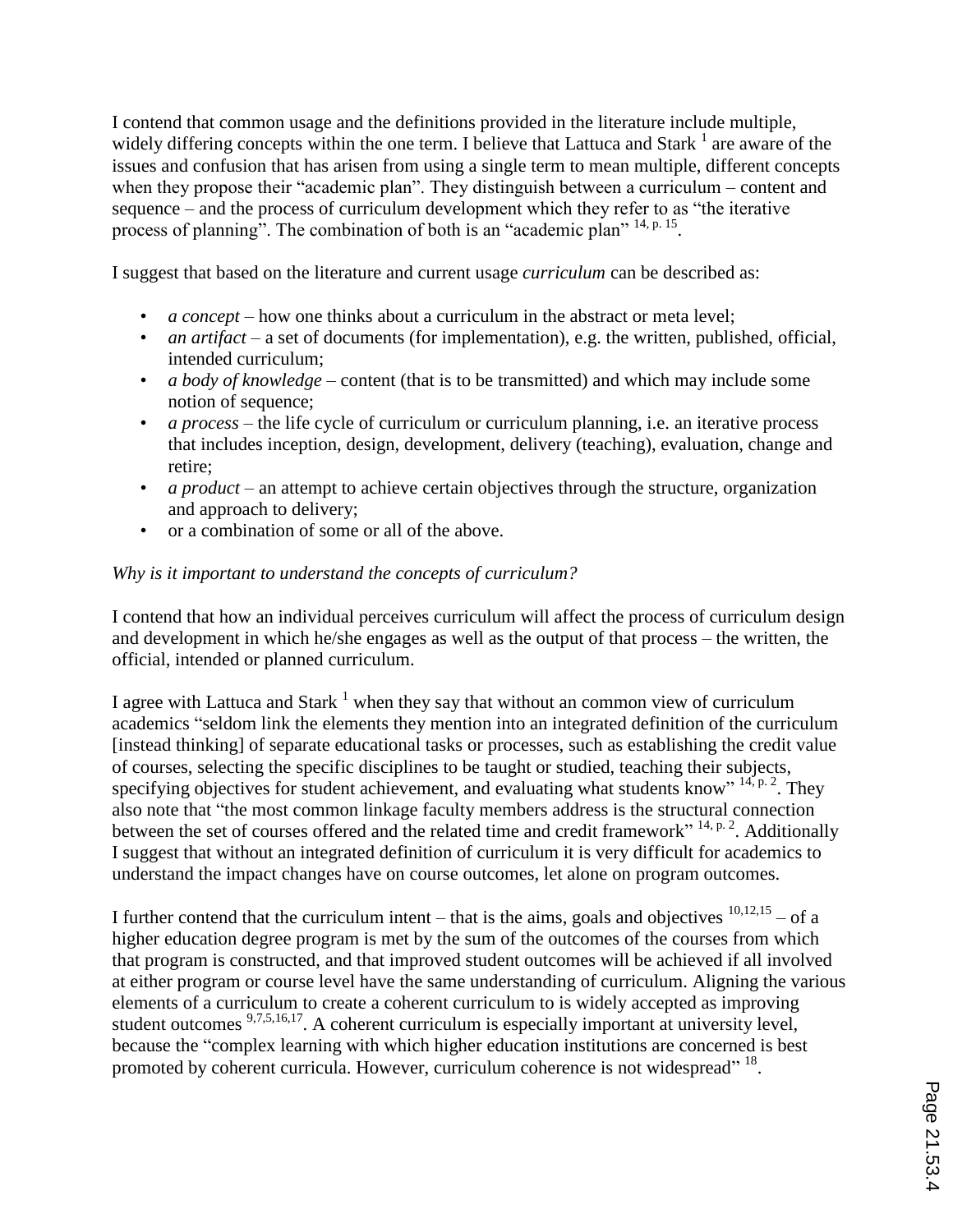Finally I contend that a common, well understood definition will enable the development of quality curricula (both program and course) which create learning environments  $\frac{3}{3}$  from which learning is likely to "emerge" <sup>19</sup>. Furthermore, such a definition will improve communication and overcome ongoing differentiation and disputation – the outcome of existing attempts to arrive at consensus  $^{12}$  and is vital if higher education is to accept the challenge of harnessing the potential of information communication technology (ICT).

# **Design / Method**

As the study is not testing a hypothesis but is attempting to discover what academics actually *do* when engaged in curriculum design and development, the researcher determined it was appropriate to follow Charmaz'  $\frac{4}{3}$  constructivist grounded theory methodology and data analysis method <sup>20, p. 130</sup>. Based on the researcher's view that the development of new curricula and the updating and innovating of existing curricula is a design  $2^{1,22,23}$  or problem solving activity  $1^2$  it was decided that data should be collected from engineering, computer science and information systems academics only. Specialists in these fields regularly grapple with problem solving and the design of improvements to those problems and their training prepares them to approach design problems in a systematic way. Despite this, engineering, computer science and information systems academics, many of whom have explicit training in facets of design, seldom apply their design skills to curriculum development activities<sup>8</sup>.

Initially it was planned to collect data via in-depth, semi-structured, one-to-one interviews with at least 30 engineering, computer science and information systems academics from three Australian universities. However, it soon became apparent that academics were not used to thinking about curriculum and the processes with which they engage when designing and developing curriculum – despite engaging regularly with curriculum as they design and develop courses, and participate in program reviews and accreditation visits. To alleviate a perceived significant potential for the researcher to influence responses when prompting individual interviewees, it was decided to conduct the remainder of the data collection via small focus group interviews. Focus group interviews are particularly helpful in getting participants to "explore and clarify their views" <sup>24</sup> in a way not readily achievable in one-to-one interviews.

Each focus group lasted for one to one and a half hours and was composed of three or four participants drawn from a single institution. In all but one instance, focus group participants were drawn from more than one of the specified disciplines. The researcher moderated focus group sessions which were a guided discussion that explored participants' approaches to, and understanding of, curriculum and curriculum design at both a course and program level. An activity oriented question was used to break the ice and to get participants thinking about the elements of a curriculum.

Using a magnetic whiteboard, colored pens and prepared labels identifying possible elements of curriculum, participants developed a model of curriculum. Elements were drawn from data obtained during the one-to-one interviews and from the literature. In some instances participants created new elements for inclusion in their models. Discussion centered on the model, which was continually refined and elaborated, and the concepts and understanding of curriculum that it documented.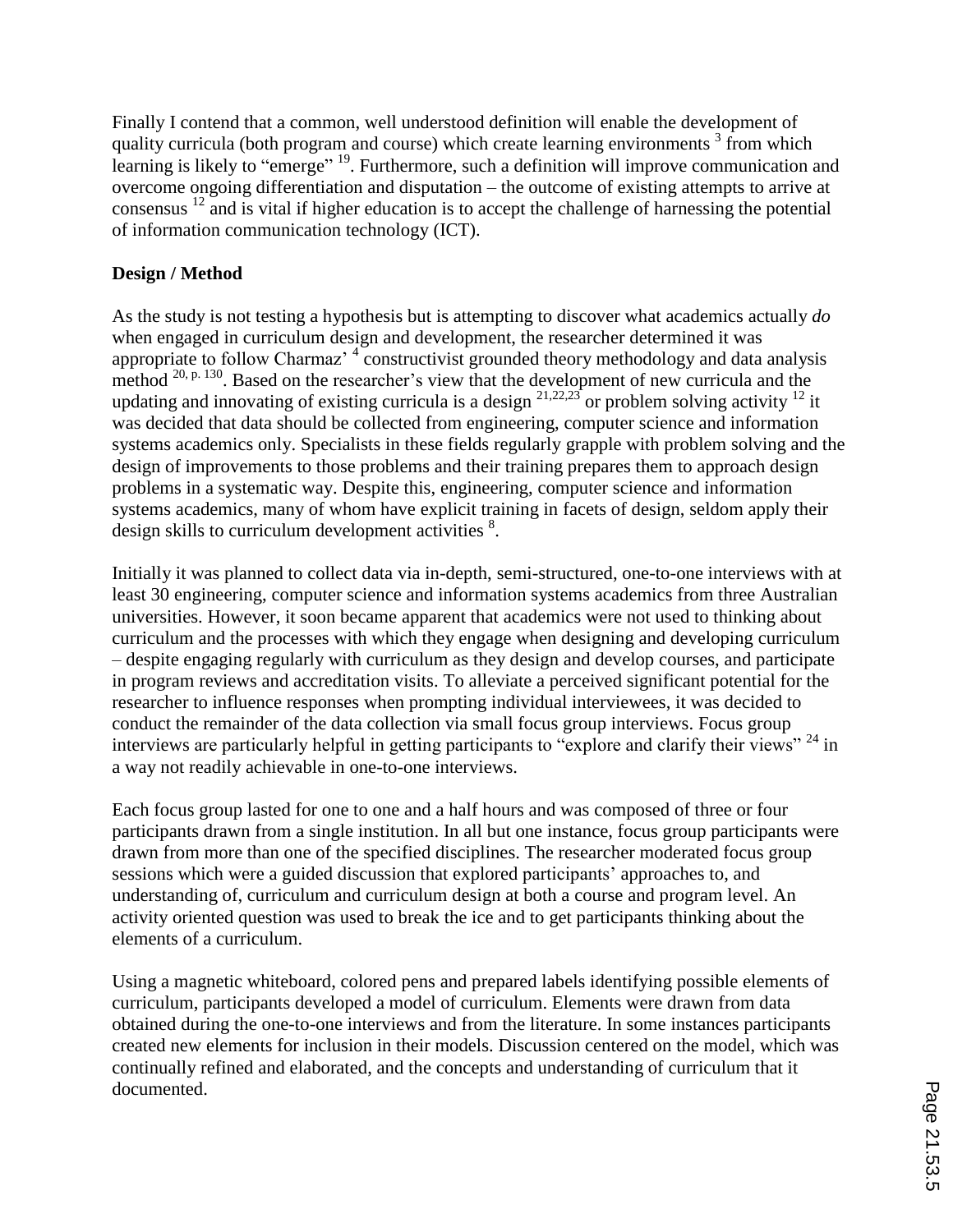Six, one-to-one interviews were conducted with engineering and computer science academics from one, research-intensive Australian University and the data was analyzed using Charmaz'<sup>4</sup> approach to grounded theory. The themes identified in the one-to-one interviews informed the small focus group interviews. Thus far, five focus group interviews have taken place. These have involved 16 engineering, computer science and information systems academics drawn from three Australian universities: two of which are first-tier, research-intensive institutions.

Participants also provided a small amount of demographic data: institution, appointment level and type (e.g. permanent, sessional); length of involvement in higher education curriculum development; involvement in curriculum development at other levels (e.g. vocational or secondary school); and whether they have formal education qualifications (e.g. Graduate Certificate in Higher Education, Diploma of Education).

### **Interim Findings and Discussion**

At this stage, the work is on-going. The one-to-one interviews only have been analyzed in depth. Focus group interview data has been quickly analyzed between each group so that any important aspects of one focus group could inform subsequent focus group sessions. More substantial analysis of this data has begun. Further data collection and completion of in-depth analysis of the focus group data will be carried out during the remainder of 2013.

Thus far, 22 engineering, computer science and information systems academics have participated. Of the 22, six are women and seven have formal educational qualifications – five hold a Graduate Certificate in Higher Education; one a Bachelor in Adult Education and another, a Graduate Diploma in Education (Secondary Mathematics). Focus groups were high energy with participants saying they had enjoyed the opportunity to discuss and debate the curriculum in this manner. So far, no correlations between any of the demographic data collected have emerged but the demographic data has helped guard against selection bias when choosing participants.

Key findings from the one-to-one interviews – that academics focus their attention on course level curriculum rather than program level; don't frequently discuss their ideas and proposed changes with peers; that curriculum design and development at course level is essentially a solitary activity; and that they don't have a coherent view of the program curriculum – are repeated in the focus group interviews. These findings accord with those reported in 1997 by Stark, Lowther, Sharp and Arnold<sup>2</sup> from their study of 59 academics at two United States universities. In that study academics were asked "about their assumptions and the influences upon them as they work with colleagues in planning program curriculum"  $5, p. 99$ .

During the focus group interviews, the confusion caused by the lack of a commonly accepted understanding of the term curriculum was apparent, which accords with Barnett's  $^{8,1}$  findings. Discussion of the elements of a curriculum was frequently interrupted by the discovery that one or more members of the group were talking about a program while others were talking about a course or vice versa. Also causing confusion and significant discussion were participants' different understanding of which elements formed a curriculum and which were constraints or influences. Interestingly, even though right from the start one Focus Group was very definite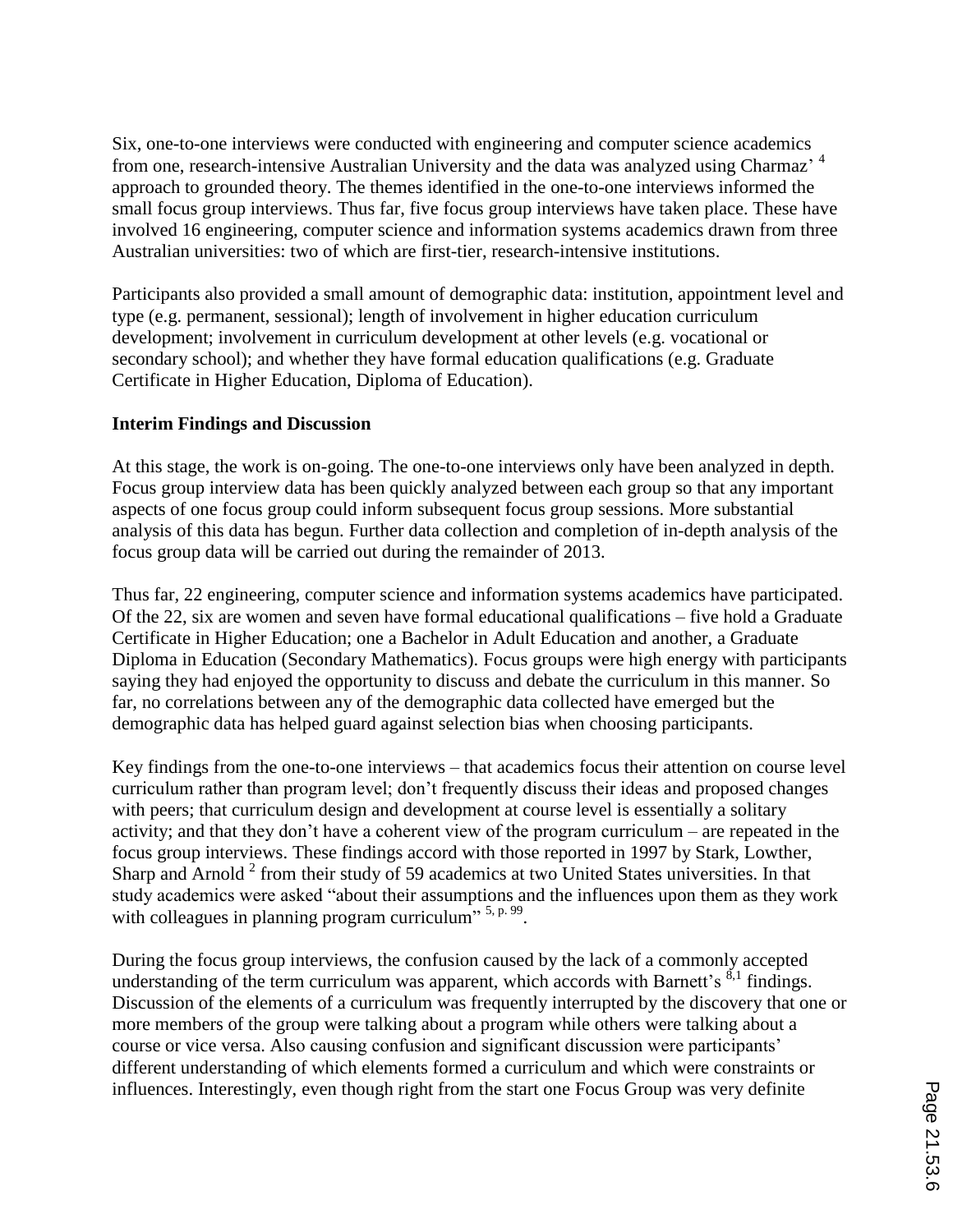about the different aspects of a curriculum as they saw them – the process involved with designing and developing a curriculum; the output of that process, that is the course material; and the formal, written curriculum – and would not begin discussing their concepts until they were all clear they were discussing the same thing, they discovered at one point that two of the group were talking about curriculum in terms of a program while the other was thinking about it in terms of a course. Participants also suggested that program and course curricula were organized in some form of hierarchy, potentially with the courses mapped from the program curriculum almost 'cookie cutter' style.

Focus group interviews have highlighted the variance in participants' understanding of the distinct concepts typically encompassed by the term curriculum. The concepts identified were: the *written, official*, "*espoused curriculum*" (Focus Group C) which is generally expressed in terms of content and graduate outcomes; the *process* which surrounds the inception, design, development, delivery and maintenance of a curriculum; and the *method of delivery and the structure* and sequencing of content. Often there was robust discussion about exactly which elements formed part of curriculum and which were influences and constraints.

Participants indicated that they saw the written or formal curriculum as a specification, likening curriculum goals to project requirements, evoking the world of projects and design that the selected participants inhabit. Participants felt that the structure of a course – that is whether a course was taught in a number of weekly 'chunks' or whether it was taught in intensive mode, and the teaching methods and learning activities – was not part of the curriculum but instead was simply an implementation of the curriculum, again echoing their design backgrounds and reinforcing the view of the formal curriculum as a specification. They argued that a course curriculum – the goals, outcomes and to a lesser extent, the content – would not change if, for example, the method of delivery changed or the structure changed from a weekly to intensive mode.

Focus group participants were generally clear that curriculum is a design problem and a curriculum itself was a "designed object" (Focus Group C). Participants saw the graduate or student outcomes as the guiding principles or the goals that one set out to achieve; the aims, learning outcomes and structure constituted the "thing" one designed to achieve the specified goals; the content, the subject, subject matter, topics, modules of content were some of the material one had to work with to design the "thing"; and the mode of teaching, teaching method, learning activities, assessment were the means of implementing it. Available resources and cost were determinants or constraints. Like all design problems, it was suggested that one would start with the goals and then, factoring in the constraints such as human resources and costs, one would proceed to design a solution which would be used to guide the implementation. As also noted by Barnett <sup>6</sup> participants did not explicitly follow any specific approach to design which they may have learned. Rather they seem to use various design mechanisms which they follow unconsciously, perhaps reflecting their training, experience and background.

A phenomenon, which participants called "curriculum drift", was clearly identified. Drift was defined as the movement out of alignment of a newly designed or recently reviewed program, the curriculum for which is coherent and cohesive. Drift happens relatively rapidly and was most frequently caused when the academic responsible for teaching individual courses changed and so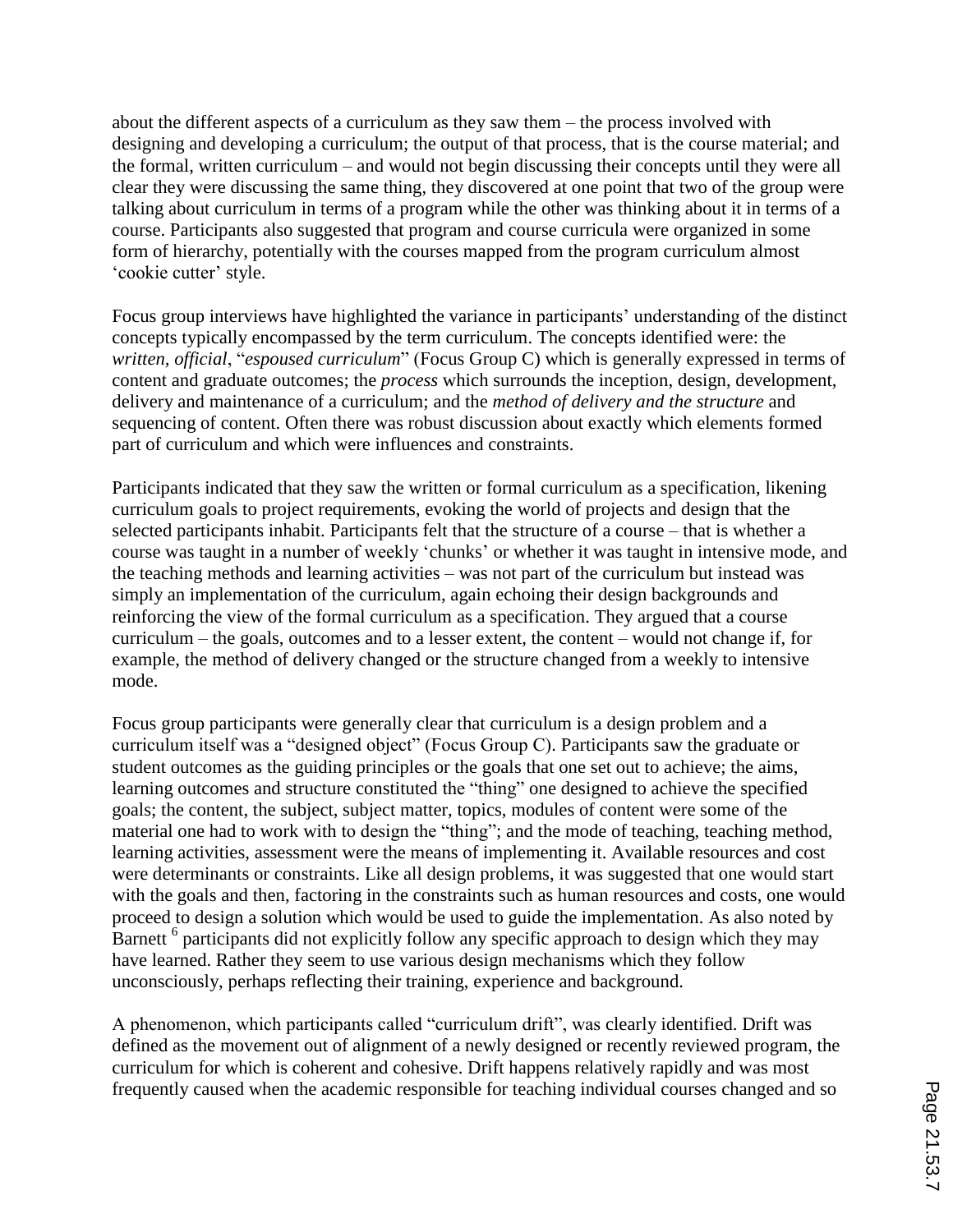changed course outcomes. Such changes were frequently implemented without reference to program outcomes. Participants also admitted that they themselves often implemented change piecemeal so as to avoid dealing with the administrative overhead surrounding more significant curriculum change. They acknowledged that, over a period of two or three years, a series of small changes was likely to cause significant curriculum drift, resulting in a program curriculum which was severely out of alignment. Curriculum reviews, especially those occasioned by accreditation were events which re-aligned the curriculum and made it coherent and cohesive once more. One participant saw drift as positive, stating that it was a "natural way of exploring change" (Focus Group C) but acknowledged that drift affected quality if it was not properly monitored and controlled.

The difficulty academics had in understanding the complex connections between the overall outcomes of a program and how they mapped down onto the individual courses was identified as a significant problem when trying to maintain program cohesion and coherence. This mapping was made more difficult when a course was shared across programs and even more so when those programs were in different faculties. Participants felt that some form of visual representation of a curriculum and the relationships between the various elements, especially learning outcomes and content, would assist individual academics when designing, developing, delivering and maintaining their courses as well as providing real assistance to a program convener with responsibility for ensuring that a program meets an accrediting body's requirements.

Additional points of interest from the one-to-one data include: the term 'student' is notable in its almost total absence from interviewees' discussion of the term curriculum and the process surrounding change; consequent on this is the apparently teacher-centric notions presented alongside interviewee focus on teaching and content delivery rather than on student learning; the need to rework / redevelop material before being confident to teach it; and that discussion with peers was more prominent for those interviewees whose definition of curriculum was not clearly associated with either a course or program. These points are not so strongly emphasized in the focus group data potentially reflecting the group nature of the interviews.

### **Conclusions & Challenges**

It is anticipated that the knowledge gained through this research will facilitate taking up Barnett's challenge of developing an "analytic framework ... [to help] in understanding curricula and curricula change" 8, p. 256. Such a framework will also provide a clear and well-understood definition of the term *curriculum*. Together these will provide academics with a greater understanding of the elements of curriculum and the relationships between them thus providing a mechanism to monitor and control curriculum drift. A better understanding of curriculum will facilitate the development of flexible higher education engineering, computer science and information systems curricula which can be adapted readily to deal with development and changes in technology. The findings and understanding gained from this research will inform the design and calibration of a model of '*curriculum as abstract*' – a curriculum framework – and '*curriculum as process*'.

As the research is limited to the Australian context and the disciplines of engineering, computer science and information systems, the findings may not be generalizable to other national higher